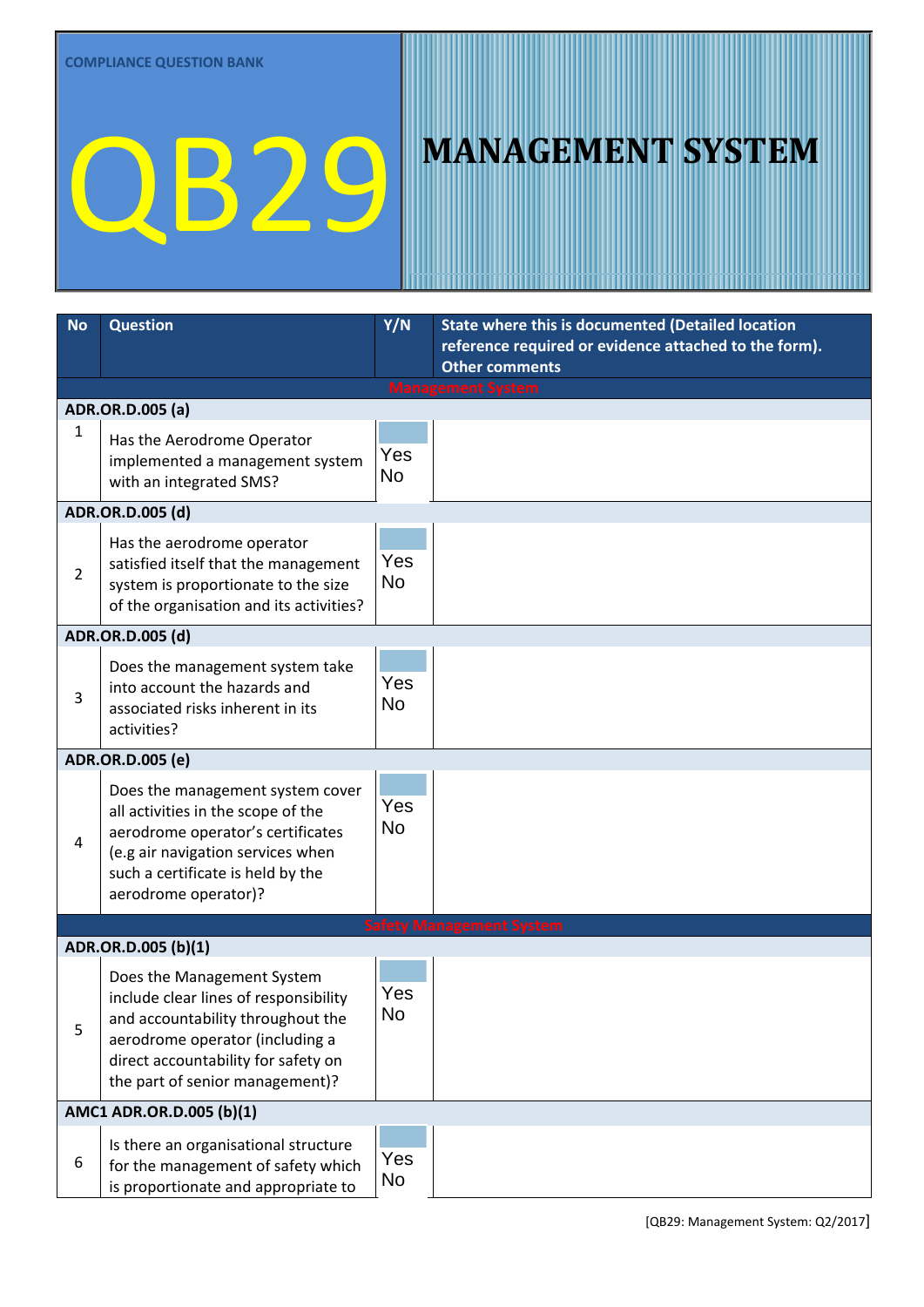| <b>No</b>      | <b>Question</b>                                                                                                                                                                                                                                                                                                                              | Y/N              | <b>State where this is documented (Detailed location</b>                       |
|----------------|----------------------------------------------------------------------------------------------------------------------------------------------------------------------------------------------------------------------------------------------------------------------------------------------------------------------------------------------|------------------|--------------------------------------------------------------------------------|
|                |                                                                                                                                                                                                                                                                                                                                              |                  | reference required or evidence attached to the form).<br><b>Other comments</b> |
|                | the size of the aerodrome operator?                                                                                                                                                                                                                                                                                                          |                  |                                                                                |
|                | AMC1 ADR.OR.D.005 (b)(1)                                                                                                                                                                                                                                                                                                                     |                  |                                                                                |
| $\overline{7}$ | Does the organisational structure<br>include a Safety Review Board?                                                                                                                                                                                                                                                                          | Yes<br>No        |                                                                                |
|                | AMC1 ADR.OR.D.005 (b)(1)                                                                                                                                                                                                                                                                                                                     |                  |                                                                                |
| 8              | Is there a Safety Services Office (or<br>similar) to assist the work of Safety<br>Manager?                                                                                                                                                                                                                                                   | Yes<br><b>No</b> |                                                                                |
|                | AMC1 ADR.OR.D.005 (b)(1);(a)(1)                                                                                                                                                                                                                                                                                                              |                  |                                                                                |
| 9              | Is the Safety Services Office (or<br>similar) managed in a way that<br>maintains neutrality (in terms of the<br>processes and decisions made<br>regarding the delivery of services by<br>the line managers of operational<br>units)?                                                                                                         | Yes<br><b>No</b> |                                                                                |
|                | AMC1 ADR.OR.D.005 (b)(1);(a)(2) (i) - (iv)                                                                                                                                                                                                                                                                                                   |                  |                                                                                |
| 10             | Does the safety Services Office:<br>manage and oversee the hazard<br>$\bullet$<br>identification system?<br>monitor safety performance of<br>٠<br>operational units directly<br>involved in aerodrome<br>operations?<br>advise senior management on<br>safety management matters?<br>assist line managers with safety<br>management matters? | Yes<br><b>No</b> |                                                                                |
|                | AMC1 ADR.OR.D.005 (b)(1);(b)(1)                                                                                                                                                                                                                                                                                                              |                  |                                                                                |
| 11             | Does the Safety Review Board<br>consider matters of strategic safety<br>in support of the accountable                                                                                                                                                                                                                                        | Yes<br><b>No</b> |                                                                                |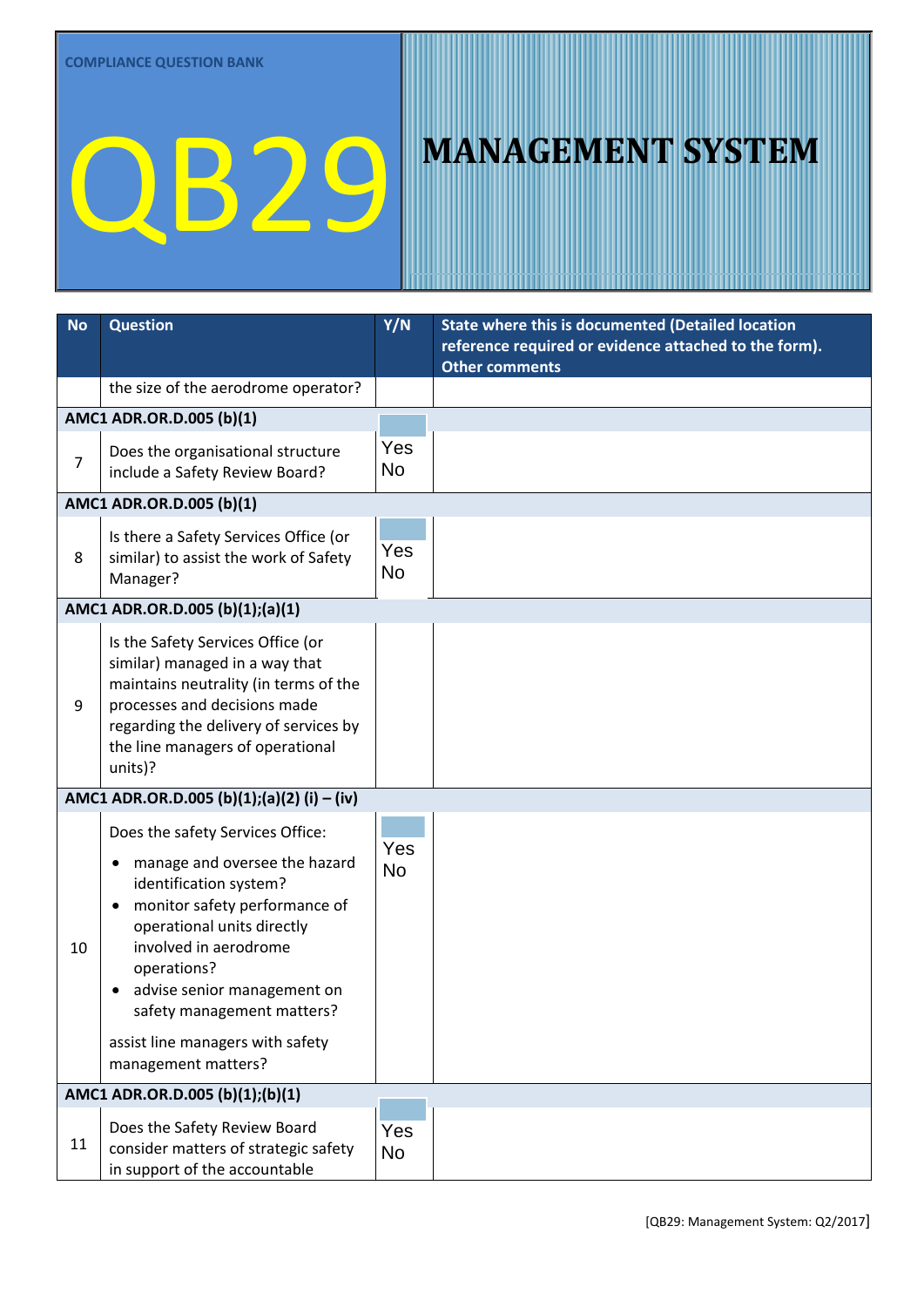| <b>No</b> | <b>Question</b>                                                                                                                                                                                                            | Y/N              | State where this is documented (Detailed location<br>reference required or evidence attached to the form).<br><b>Other comments</b> |  |  |
|-----------|----------------------------------------------------------------------------------------------------------------------------------------------------------------------------------------------------------------------------|------------------|-------------------------------------------------------------------------------------------------------------------------------------|--|--|
|           | manager's safety accountability?                                                                                                                                                                                           |                  |                                                                                                                                     |  |  |
|           | AMC1 ADR.OR.D.005 (b)(1);(b)(2)                                                                                                                                                                                            |                  |                                                                                                                                     |  |  |
| 12        | Is the Safety Review Board<br>composed of heads of functional<br>areas, and chaired by the<br>accountable manager?                                                                                                         | Yes<br><b>No</b> |                                                                                                                                     |  |  |
|           | AMC1 ADR.OR.D.005 (b)(1);(b)(3) (i) – (iii)                                                                                                                                                                                |                  |                                                                                                                                     |  |  |
| 13        | Does the Safety Review Board<br>monitor:<br>safety performance against the<br>safety policy and objectives?<br>timeliness of safety actions?<br>the effectiveness of the<br>organisation's safety management<br>processes? | Yes<br><b>No</b> |                                                                                                                                     |  |  |
|           | AMC1 ADR.OR.D.005 (b)(1);(b)(4)                                                                                                                                                                                            |                  |                                                                                                                                     |  |  |
| 14        | Does the Safety Review Board<br>ensure that appropriate resources<br>are allocated to achieve the<br>established safety performance?                                                                                       | Yes<br><b>No</b> |                                                                                                                                     |  |  |
|           | AMC1 ADR.OR.D.005 (b)(1);(b)(5)                                                                                                                                                                                            |                  |                                                                                                                                     |  |  |
| 15        | Is there a process to allow the Safety<br>Manager (or any other relevant<br>person) to attend SRB meetings (to<br>communicate to the accountable<br>manager and make decisions based<br>on safety data)?                   | Yes<br><b>No</b> |                                                                                                                                     |  |  |
|           | AMC1 ADR.OR.D.005 (b)(1);(b)(6)                                                                                                                                                                                            |                  |                                                                                                                                     |  |  |
| 16        | When an Aerodrome Operator of<br>multiple aerodromes, with a central<br>SRB, does it ensure that all<br>aerodromes are represented at the<br>SRB at the appropriate management                                             | Yes<br><b>No</b> |                                                                                                                                     |  |  |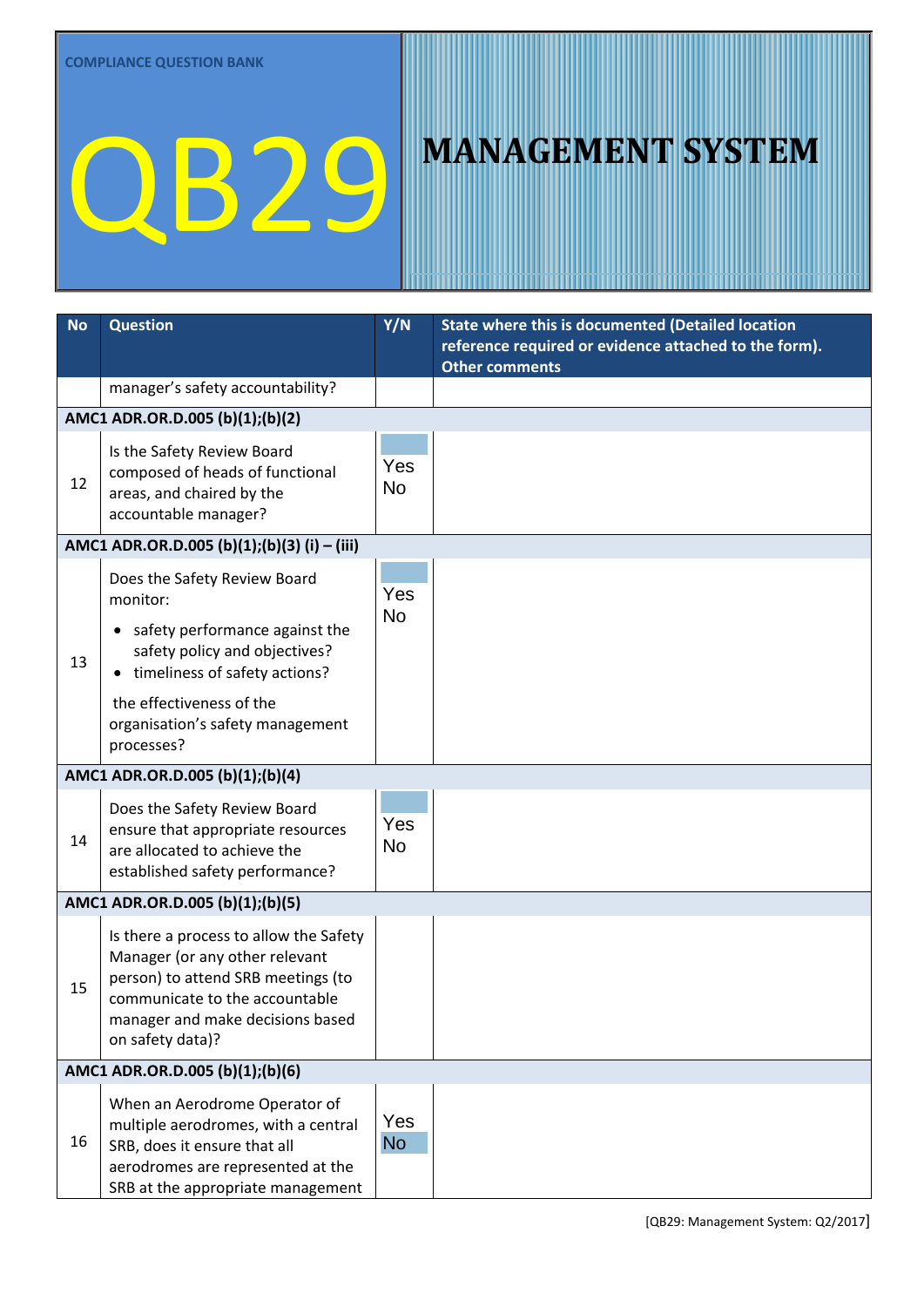| <b>No</b>                       | <b>Question</b>                                                                                                                                                                                | Y/N              | <b>State where this is documented (Detailed location</b><br>reference required or evidence attached to the form).<br>Other comments |
|---------------------------------|------------------------------------------------------------------------------------------------------------------------------------------------------------------------------------------------|------------------|-------------------------------------------------------------------------------------------------------------------------------------|
|                                 | level?                                                                                                                                                                                         |                  |                                                                                                                                     |
|                                 |                                                                                                                                                                                                |                  | <b>Safety Policy</b>                                                                                                                |
|                                 | ADR.OR.D.005 (b)(2)                                                                                                                                                                            |                  |                                                                                                                                     |
| 17                              | Does the Management System<br>include a Safety Policy which<br>describes the overall safety<br>philosophies and principles of the<br>aerodrome operator, signed by the<br>Accountable Manager? | Yes<br><b>No</b> |                                                                                                                                     |
|                                 | AMC1 ADR.OR.D.005 (b)(2);(a)(1)                                                                                                                                                                |                  |                                                                                                                                     |
| 18                              | Is the aerodromes Safety Policy<br>endorsed by the Accountable<br>Manager?                                                                                                                     | Yes<br><b>No</b> |                                                                                                                                     |
|                                 | AMC1 ADR.OR.D.005 (b)(2);(a)(2)                                                                                                                                                                |                  |                                                                                                                                     |
| 19                              | Does the Safety Policy identify safety<br>as the highest organisational priority<br>(over commercial, operational,<br>environmental, or social pressures)?                                     | Yes<br><b>No</b> |                                                                                                                                     |
| AMC1 ADR.OR.D.005 (b)(2);(a)(3) |                                                                                                                                                                                                |                  |                                                                                                                                     |
| 20                              | Does the Safety Policy reflect<br>organisational commitments<br>regarding safety and its proactive<br>and systematic management?                                                               | Yes<br><b>No</b> |                                                                                                                                     |
|                                 | AMC1 ADR.OR.D.005 (b)(2);(a)(4)                                                                                                                                                                |                  |                                                                                                                                     |
| 21                              | Is the Safety Policy communicated,<br>with visible endorsement,<br>throughout the organisation?                                                                                                | Yes<br><b>No</b> |                                                                                                                                     |
|                                 | AMC1 ADR.OR.D.005 (b)(2);(a)(5)                                                                                                                                                                |                  |                                                                                                                                     |
| 22                              | Does the Safety Policy include safety<br>reporting principles?                                                                                                                                 | Yes<br><b>No</b> |                                                                                                                                     |
|                                 | AMC1 ADR.OR.D.005 (b)(2);(a)(6)                                                                                                                                                                |                  |                                                                                                                                     |
| 23                              | Is the safety Policy periodically                                                                                                                                                              | Yes<br>No        |                                                                                                                                     |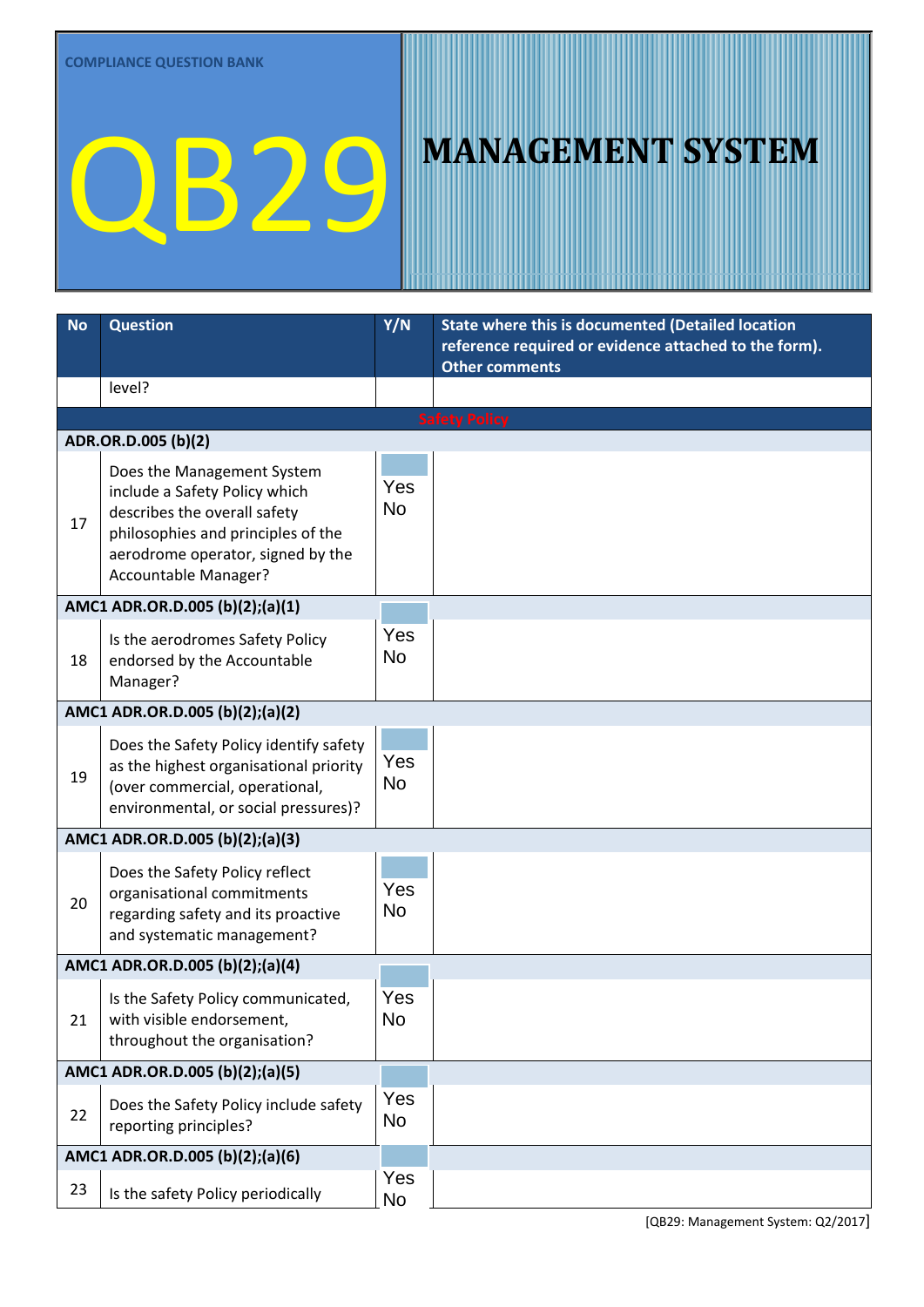| <b>No</b> | <b>Question</b>                                                                                                                                                                                                                                                                                                                         | Y/N              | State where this is documented (Detailed location<br>reference required or evidence attached to the form).<br><b>Other comments</b> |  |  |
|-----------|-----------------------------------------------------------------------------------------------------------------------------------------------------------------------------------------------------------------------------------------------------------------------------------------------------------------------------------------|------------------|-------------------------------------------------------------------------------------------------------------------------------------|--|--|
|           | reviewed to ensure it remains<br>relevant and appropriate?                                                                                                                                                                                                                                                                              |                  |                                                                                                                                     |  |  |
|           | AMC1 ADR.OR.D.005(b)(2);(b)(1) (i) – (iv)                                                                                                                                                                                                                                                                                               |                  |                                                                                                                                     |  |  |
| 24        | Does the safety Policy include<br>commitment to all of the following:<br>improvement towards the<br>٠<br>highest safety standards?<br>compliance with all applicable<br>legal requirements, meet all<br>applicable standards, and<br>consider best practices?<br>provision of appropriate<br>resources?<br>enforcement of safety as one | Yes<br><b>No</b> |                                                                                                                                     |  |  |
|           | primary responsibility of all<br>managers and staff?                                                                                                                                                                                                                                                                                    |                  |                                                                                                                                     |  |  |
|           | AMC1 ADR.OR.D.005 (b)(2);(b)(2)                                                                                                                                                                                                                                                                                                         |                  |                                                                                                                                     |  |  |
| 25        | Does the Safety policy include the<br>safety reporting procedures?                                                                                                                                                                                                                                                                      | Yes<br><b>No</b> |                                                                                                                                     |  |  |
|           | AMC1 ADR.OR.D.005 (b)(2);(b)(3)                                                                                                                                                                                                                                                                                                         |                  |                                                                                                                                     |  |  |
| 26        | Does the Safety Policy make<br>reference to a just culture (that<br>clearly indicates which types of<br>operational behaviours are<br>unacceptable, and includes the<br>conditions under which disciplinary<br>action would not apply)?                                                                                                 | Yes<br><b>No</b> |                                                                                                                                     |  |  |
|           | AMC1 ADR.OR.D.005 (b)(2);(b)(4)                                                                                                                                                                                                                                                                                                         |                  |                                                                                                                                     |  |  |
| 27        | Is the Safety Policy periodically<br>reviewed to ensure it remains<br>relevant and appropriate?                                                                                                                                                                                                                                         | Yes<br>No        |                                                                                                                                     |  |  |
|           | AMC1 ADR.OR.D.005 (b)(2);(c)(1)                                                                                                                                                                                                                                                                                                         |                  |                                                                                                                                     |  |  |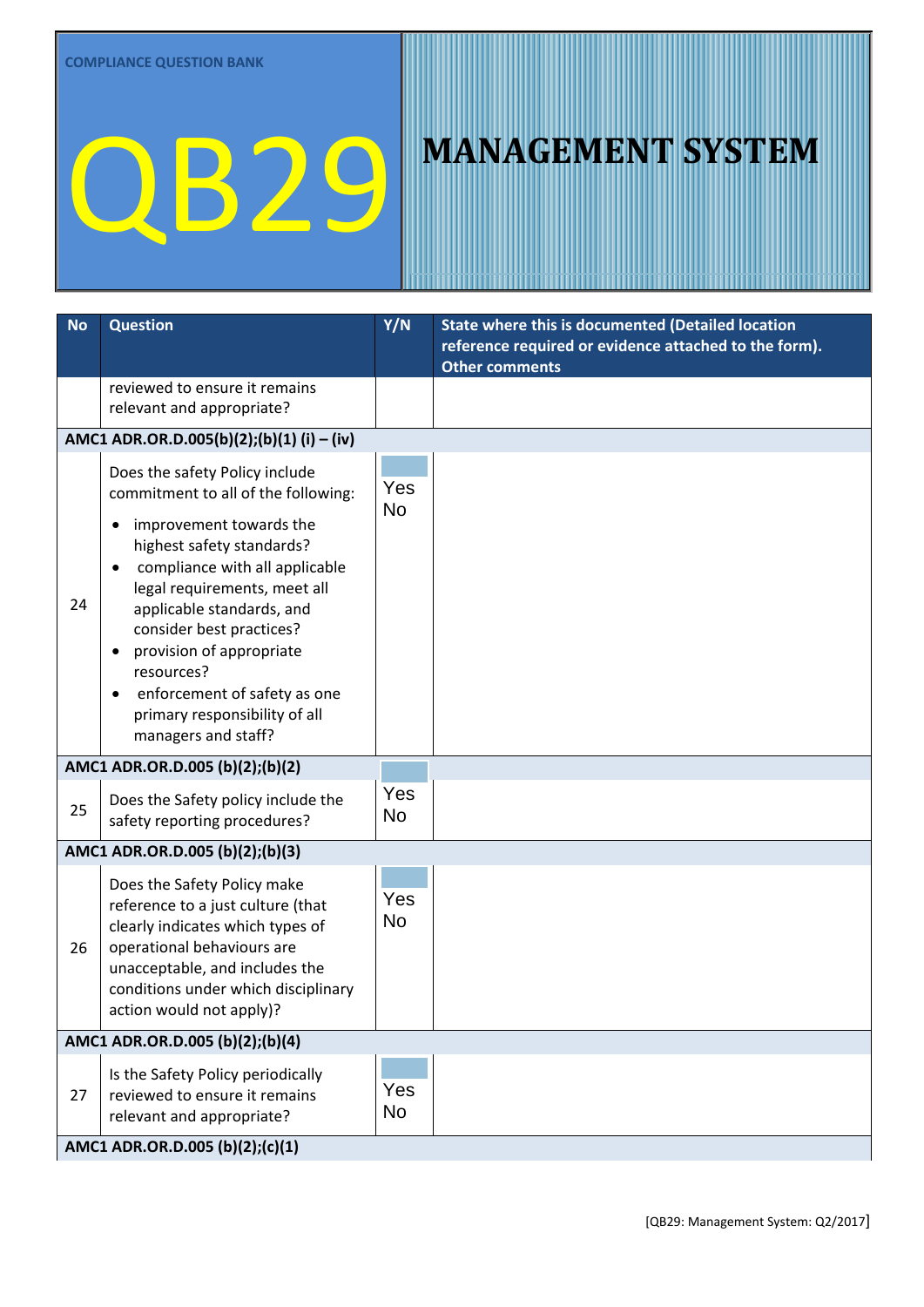| <b>No</b> | <b>Question</b>                                                                                                                          | Y/N              | State where this is documented (Detailed location                              |
|-----------|------------------------------------------------------------------------------------------------------------------------------------------|------------------|--------------------------------------------------------------------------------|
|           |                                                                                                                                          |                  | reference required or evidence attached to the form).<br><b>Other comments</b> |
| 28        | Does Senior Management<br>continually promote the safety policy<br>to all personnel, and demonstrate<br>their commitment to it?          | Yes<br><b>No</b> |                                                                                |
|           | AMC1 ADR.OR.D.005 (b)(2);(c)(2)                                                                                                          |                  |                                                                                |
| 29        | Has Senior Management provided<br>the necessary human and financial<br>resources for the implementation of<br>the Safety policy?         | Yes<br><b>No</b> |                                                                                |
|           | AMC1 ADR.OR.D.005 (b)(2);(c)(3)                                                                                                          |                  |                                                                                |
| 30        | Has Senior Management established<br>safety objectives and performance<br>standards?                                                     | Yes<br><b>No</b> |                                                                                |
|           |                                                                                                                                          |                  | <b>Hazard Identification Process</b>                                           |
|           | ADR.OR.D.005(b)(3)                                                                                                                       |                  |                                                                                |
| 31        | Does the management system<br>include a formal process to ensure<br>that hazards in operations are<br>identified?                        | Yes<br><b>No</b> |                                                                                |
|           | AMC1 ADR.OR.D.005 (b)(3);(a)                                                                                                             |                  |                                                                                |
| 32        | Is hazard identification based on a<br>combination of reactive, proactive,<br>and predictive methods of safety<br>data collection?       | Yes<br>No        |                                                                                |
|           | AMC1 ADR.OR.D.005 (b)(3);(b)                                                                                                             |                  |                                                                                |
| 33        | Do all reporting systems include an<br>effective feedback process?                                                                       | Yes<br><b>No</b> |                                                                                |
|           |                                                                                                                                          |                  | <b>Safety Risk Assessment and Mitigation</b>                                   |
|           | ADR.OR.D.005 (b)(4) / AMC1 ADR.OR.D.005 (b)(4);(a)                                                                                       |                  |                                                                                |
| 34        | Does the management system<br>include a formal process that<br>ensures analysis (probability and<br>severity), assessment (tolerability) | Yes<br><b>No</b> |                                                                                |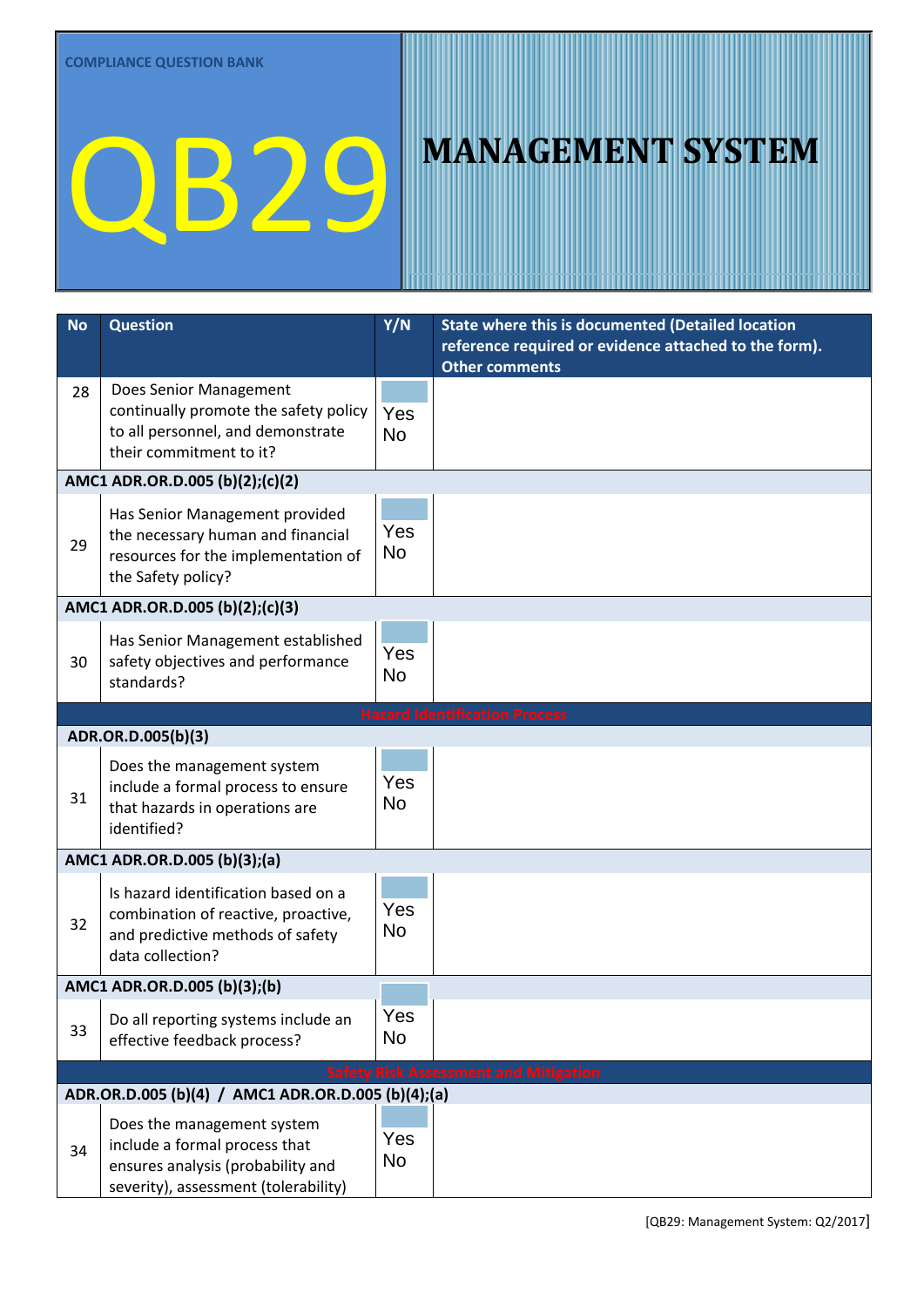| <b>No</b> | <b>Question</b>                                                                                                                                                                                                                                                                   | Y/N              | <b>State where this is documented (Detailed location</b>                       |  |  |
|-----------|-----------------------------------------------------------------------------------------------------------------------------------------------------------------------------------------------------------------------------------------------------------------------------------|------------------|--------------------------------------------------------------------------------|--|--|
|           |                                                                                                                                                                                                                                                                                   |                  | reference required or evidence attached to the form).<br><b>Other comments</b> |  |  |
|           | and control (mitigation) of the safety<br>risks in aerodrome operations?                                                                                                                                                                                                          |                  |                                                                                |  |  |
|           | AMC1 ADR.OR.D.005 (b)(4);(b)                                                                                                                                                                                                                                                      |                  |                                                                                |  |  |
| 35        | Are the levels of management who<br>have the authority to make decisions<br>regarding the tolerability of safety<br>risks specified in the aerodrome<br>manual?                                                                                                                   | Yes<br><b>No</b> |                                                                                |  |  |
|           |                                                                                                                                                                                                                                                                                   |                  | <b>Safety Performance Monitoring and Measurement</b>                           |  |  |
|           | ADR.OR.D.005(b)(5) / AMC1 ADR.OR.D.005 (b)(5);(a)                                                                                                                                                                                                                                 |                  |                                                                                |  |  |
| 36        | Is there a safety performance<br>monitoring and measurement<br>process (the purpose of which is to<br>verify the safety performance of the<br>aerodrome operator in reference to<br>the safety policy and objectives,<br>identified safety risks and the<br>mitigation measures)? | Yes<br><b>No</b> |                                                                                |  |  |
|           | ADR.OR.D.005(b)(5) / AMC1 ADR.OR.D.005 (b)(5);(b)                                                                                                                                                                                                                                 |                  |                                                                                |  |  |
| 37        | Does the safety performance<br>monitoring and measurement<br>process include the setting of safety<br>performance indicators and safety<br>performance targets, and the<br>measurement of safety performance<br>against them?                                                     | Yes<br><b>No</b> |                                                                                |  |  |
|           | ADR.OR.D.005(b)(5)                                                                                                                                                                                                                                                                |                  |                                                                                |  |  |
| 38        | Does this verification validate the<br>effectiveness of safety risk controls<br>(mitigation measures)?                                                                                                                                                                            | Yes<br><b>No</b> |                                                                                |  |  |
|           |                                                                                                                                                                                                                                                                                   |                  | <b>The Management of Change</b>                                                |  |  |
|           | ADR.OR.D.005(b)(6) (i) – (iii)                                                                                                                                                                                                                                                    |                  |                                                                                |  |  |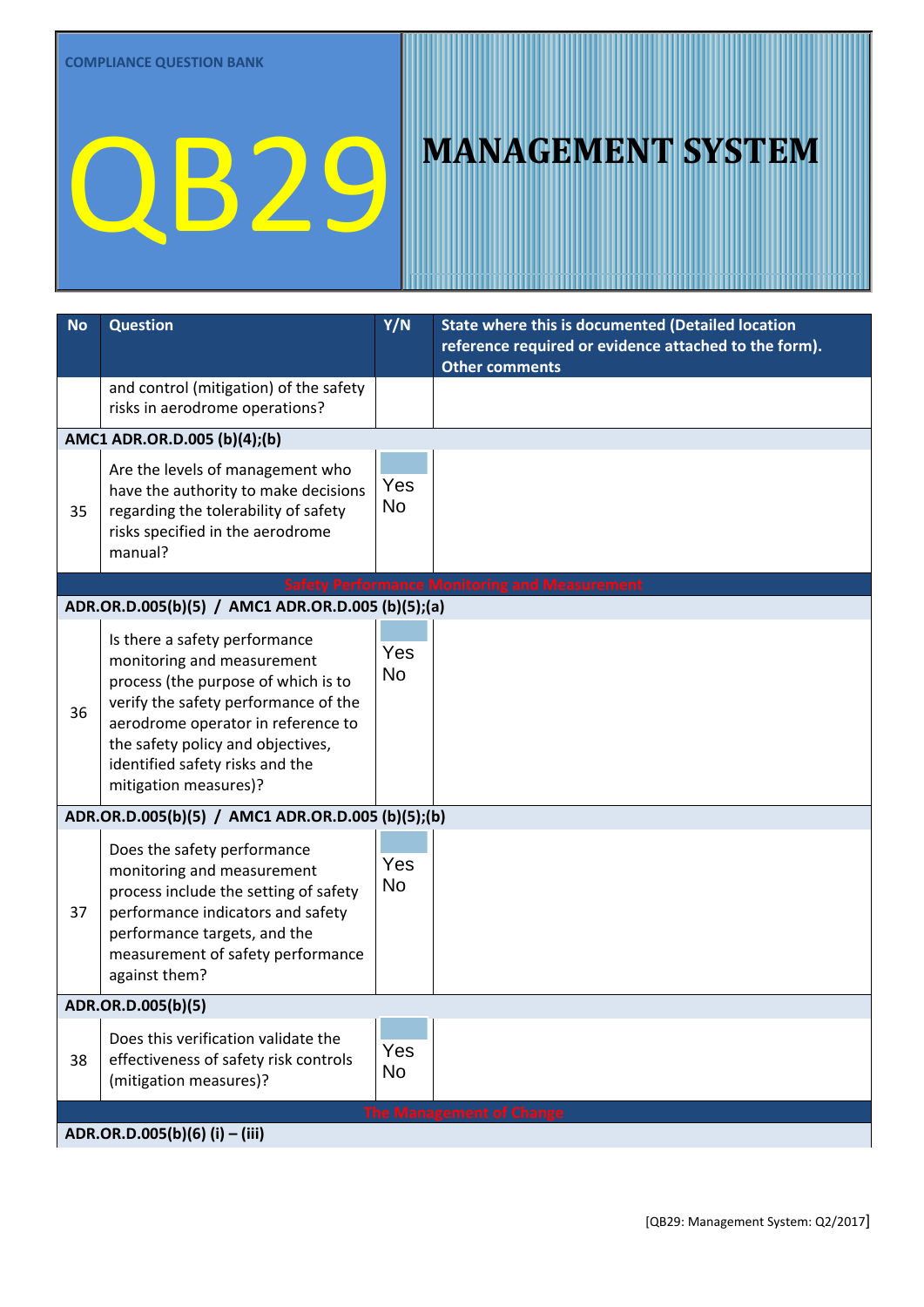| <b>No</b> | <b>Question</b>                                                                                                                                                                                                                                                                                                                                                                                                                                                                                                               | Y/N              | State where this is documented (Detailed location                              |
|-----------|-------------------------------------------------------------------------------------------------------------------------------------------------------------------------------------------------------------------------------------------------------------------------------------------------------------------------------------------------------------------------------------------------------------------------------------------------------------------------------------------------------------------------------|------------------|--------------------------------------------------------------------------------|
|           |                                                                                                                                                                                                                                                                                                                                                                                                                                                                                                                               |                  | reference required or evidence attached to the form).<br><b>Other comments</b> |
| 39        | Does the management system<br>include a formal process to:<br>identify changes within the<br>aerodrome operator's<br>organisation, management<br>system, the aerodrome or its<br>operation which may affect<br>established processes,<br>procedures and services?<br>describe the arrangements to<br>$\bullet$<br>ensure safety performance<br>before implementing change?<br>eliminate or modify safety risk<br>٠<br>controls that are no longer<br>needed or effective due to<br>changes in the operational<br>environment? | Yes<br><b>No</b> |                                                                                |
|           | AMC1 ADR.OR.D.005 (b)(6)                                                                                                                                                                                                                                                                                                                                                                                                                                                                                                      |                  |                                                                                |
| 40        | Does the Aerodrome Operator have<br>a documented process to manage<br>safety risks related to a change<br>making use of the hazard<br>identification, safety risk<br>assessment, and mitigation<br>processes contained in the SMS?                                                                                                                                                                                                                                                                                            | Yes<br><b>No</b> |                                                                                |
|           | AMC1 ADR.OR.D.005 (b)(6)                                                                                                                                                                                                                                                                                                                                                                                                                                                                                                      |                  |                                                                                |
| 41        | Does the change management<br>process identify external and<br>internal change that may adversely<br>affect safety?                                                                                                                                                                                                                                                                                                                                                                                                           | Yes<br><b>No</b> |                                                                                |
|           |                                                                                                                                                                                                                                                                                                                                                                                                                                                                                                                               |                  | <b>Continuous Improvement of the SMS</b>                                       |
|           | ADR.OR.D.005 (b)(7)                                                                                                                                                                                                                                                                                                                                                                                                                                                                                                           |                  |                                                                                |
| 42        | Does the management system<br>include a formal review process to:<br>identify the causes of                                                                                                                                                                                                                                                                                                                                                                                                                                   | Yes<br><b>No</b> |                                                                                |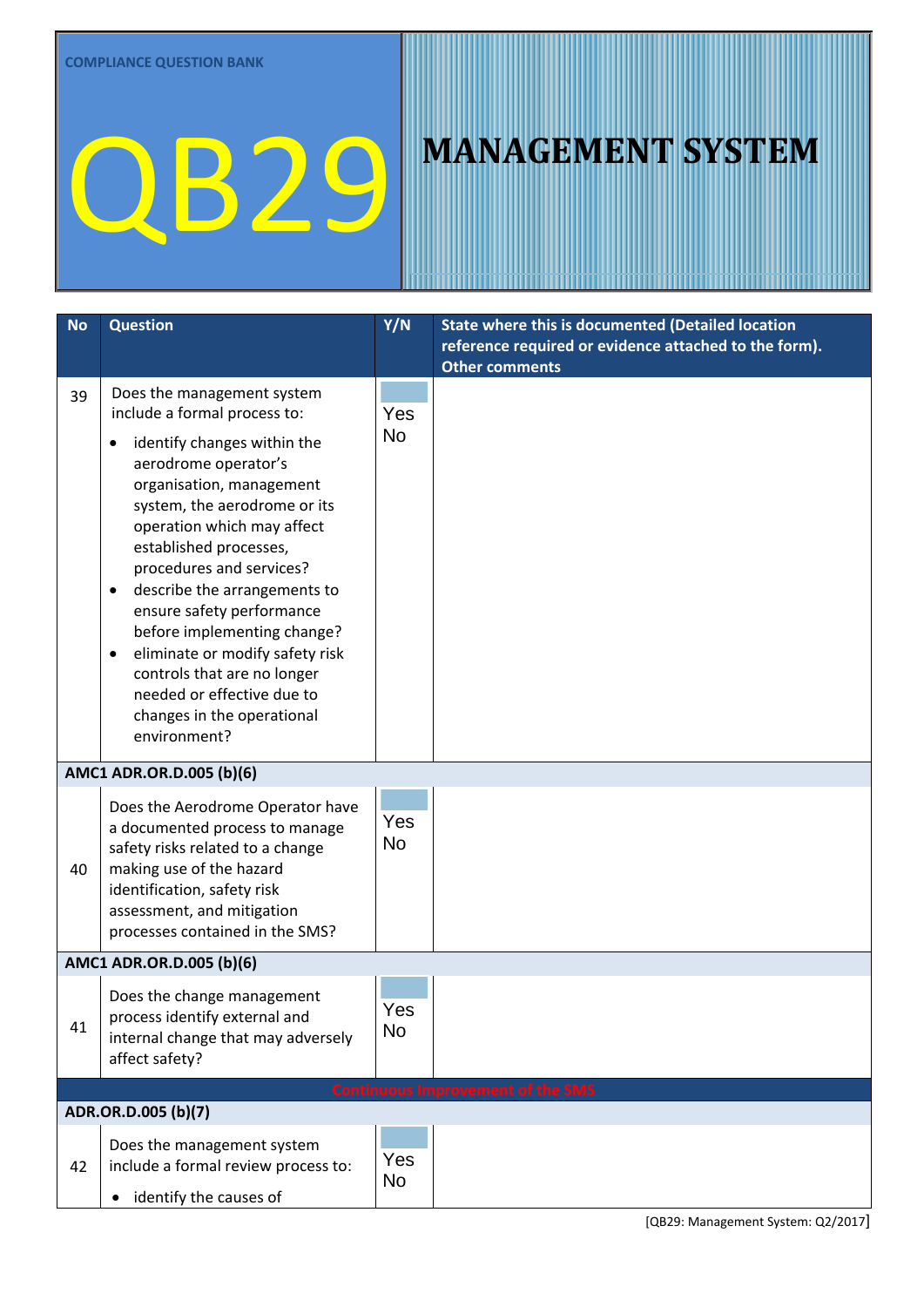| <b>No</b>                           | <b>Question</b>                                                                                                                                                                                                                                                                                                                                                                                                                   | Y/N              | State where this is documented (Detailed location<br>reference required or evidence attached to the form).<br><b>Other comments</b> |  |
|-------------------------------------|-----------------------------------------------------------------------------------------------------------------------------------------------------------------------------------------------------------------------------------------------------------------------------------------------------------------------------------------------------------------------------------------------------------------------------------|------------------|-------------------------------------------------------------------------------------------------------------------------------------|--|
|                                     | substandard performance of the<br><b>SMS</b><br>determine the implications of<br>such substandard performance in<br>operations<br>eliminate or mitigate such<br>causes)?                                                                                                                                                                                                                                                          |                  |                                                                                                                                     |  |
|                                     | AMC1 ADR.OR.D.005 (b)(7)                                                                                                                                                                                                                                                                                                                                                                                                          |                  |                                                                                                                                     |  |
| 43                                  | Has a formal process been<br>developed to promote continuous<br>improvement of safety<br>performance?                                                                                                                                                                                                                                                                                                                             | Yes<br><b>No</b> |                                                                                                                                     |  |
| AMC1 ADR.OR.D.005 (b)(7); (a) - (c) |                                                                                                                                                                                                                                                                                                                                                                                                                                   |                  |                                                                                                                                     |  |
| 44                                  | Does the formal continuous<br>improvement process include:<br>proactive and reactive evaluation<br>of facilities, equipment,<br>documentation, and procedures?<br>proactive evaluation of an<br>individual's performance (to<br>verify the fulfilment of that<br>individual's safety<br>responsibilities)?<br>reactive evaluations of the<br>control and mitigation of safety<br>risks (in order to verify the<br>effectiveness)? | Yes<br><b>No</b> |                                                                                                                                     |  |
|                                     | ADR.OR.D.005 (b)(8) / AMC1 ADR.OR.D.005 (b)(8);(a)                                                                                                                                                                                                                                                                                                                                                                                |                  |                                                                                                                                     |  |
| 45                                  | Does the management system<br>include a safety training programme<br>that ensures that personnel involved<br>in the operation, rescue and<br>firefighting, maintenance and<br>management personnel (supervisors,<br>managers, senior managers and the<br>Accountable Manager) of the                                                                                                                                              | Yes<br><b>No</b> |                                                                                                                                     |  |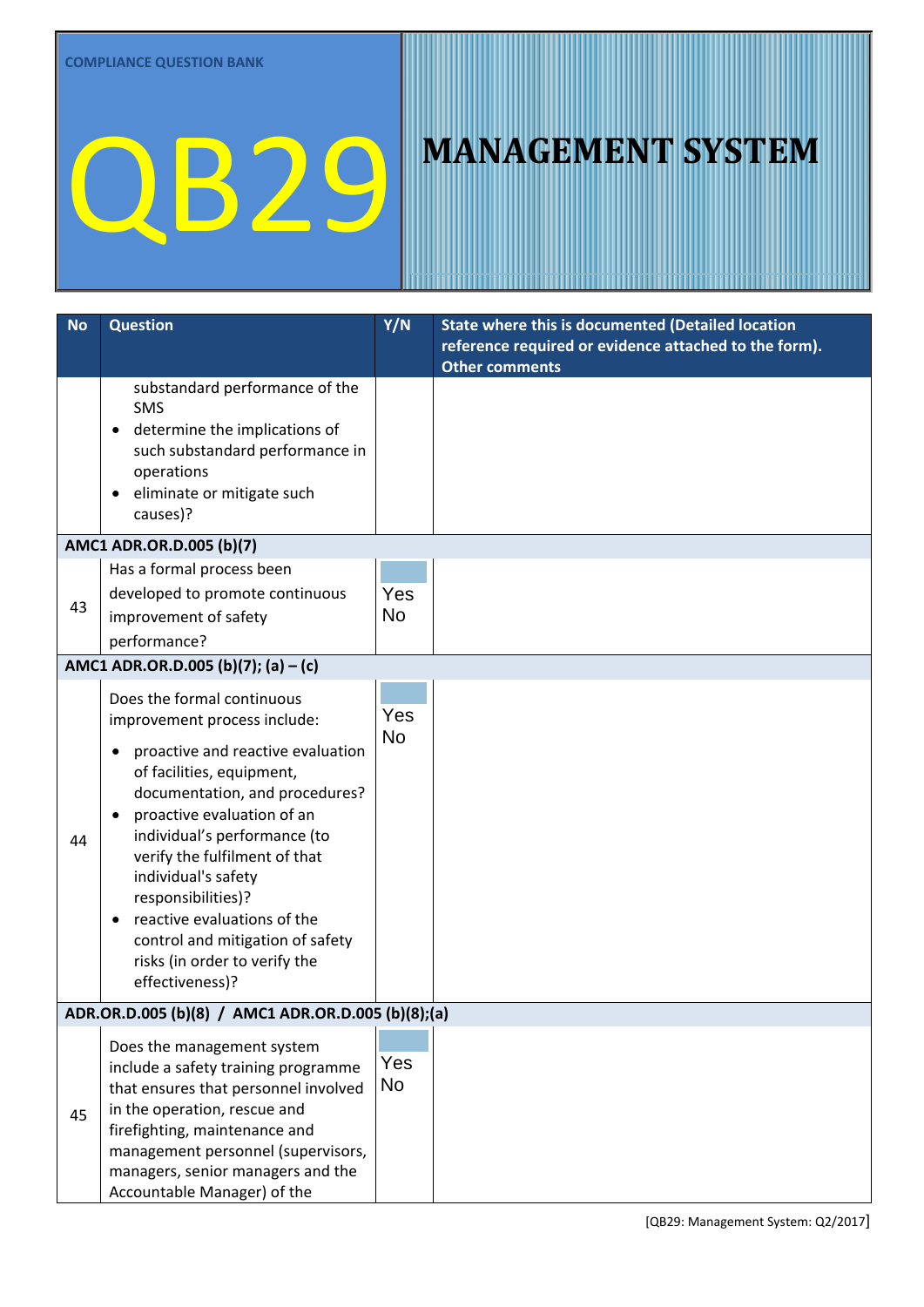| <b>No</b> | <b>Question</b>                                                                                                                                                                                                                                                                                                                                                                                                     | Y/N              | State where this is documented (Detailed location<br>reference required or evidence attached to the form).<br><b>Other comments</b> |  |
|-----------|---------------------------------------------------------------------------------------------------------------------------------------------------------------------------------------------------------------------------------------------------------------------------------------------------------------------------------------------------------------------------------------------------------------------|------------------|-------------------------------------------------------------------------------------------------------------------------------------|--|
|           | aerodrome are trained and<br>competent to perform the safety<br>management system duties?                                                                                                                                                                                                                                                                                                                           |                  |                                                                                                                                     |  |
|           | AMC1 ADR.OR.D.005 (b)(8);(b)                                                                                                                                                                                                                                                                                                                                                                                        |                  |                                                                                                                                     |  |
| 46        | Is the safety management training<br>proportionate and appropriate to<br>the individual's responsibility and<br>involvement in the SMS?                                                                                                                                                                                                                                                                             | Yes<br><b>No</b> |                                                                                                                                     |  |
|           | AMC1 ADR.OR.D.005 (b)(8);(c)                                                                                                                                                                                                                                                                                                                                                                                        |                  |                                                                                                                                     |  |
| 47        | Have the requirements of AMC1<br>ADR.OR.D.017(a);(b), and AMC1<br>ADR.OPS.B.010 (b);(c) been<br>incorporated into the SMS training<br>programme?                                                                                                                                                                                                                                                                    | Yes<br><b>No</b> |                                                                                                                                     |  |
|           |                                                                                                                                                                                                                                                                                                                                                                                                                     |                  | ADR.OR.D.005 (b)(9) / AMC1 ADR.OR.D.005 (b)(9);(a) / AMC1 ADR.OR.D.005 (b)(9);(c) :(1), (2), (4)                                    |  |
| 48        | Does the management system<br>include a formal means for safety<br>communication to:<br>ensure that all personnel are fully<br>$\bullet$<br>aware of the safety management<br>system (including objectives and<br>procedures)?<br>convey safety critical<br>$\bullet$<br>information?<br>explain why particular safety<br>$\bullet$<br>actions are taken and why safety<br>procedures are introduced or<br>changed? | Yes<br><b>No</b> |                                                                                                                                     |  |
|           | AMC1 ADR.OR.D.005 (b)(9);(b)                                                                                                                                                                                                                                                                                                                                                                                        |                  |                                                                                                                                     |  |
| 49        | With regard to safety<br>communications, does the safety<br>manager provide all operational<br>personnel with information on:                                                                                                                                                                                                                                                                                       | Yes<br><b>No</b> |                                                                                                                                     |  |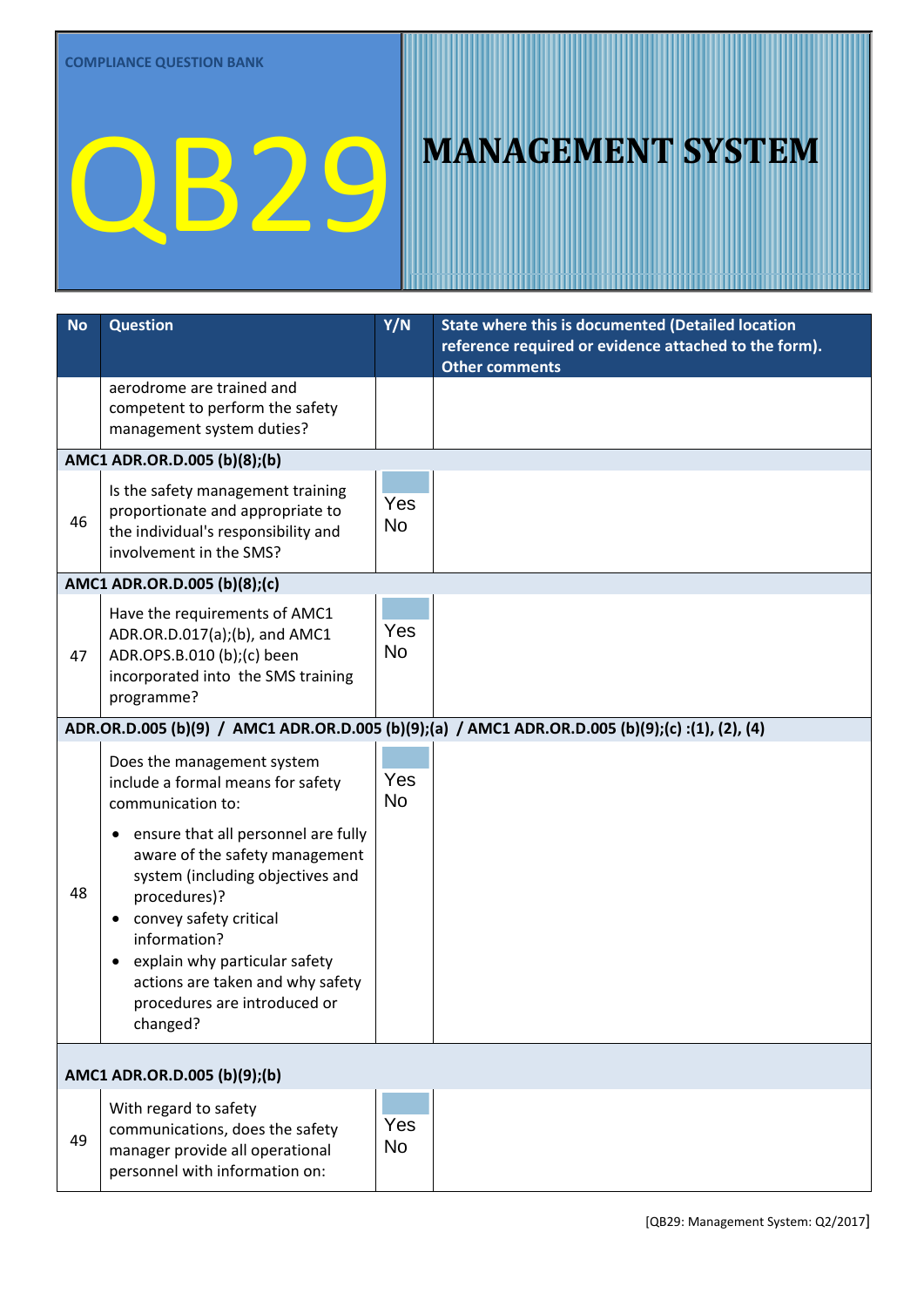| <b>No</b>           | <b>Question</b>                                                                                                                                                                                                                | Y/N              | State where this is documented (Detailed location                              |  |
|---------------------|--------------------------------------------------------------------------------------------------------------------------------------------------------------------------------------------------------------------------------|------------------|--------------------------------------------------------------------------------|--|
|                     |                                                                                                                                                                                                                                |                  | reference required or evidence attached to the form).<br><b>Other comments</b> |  |
|                     | the safety performance of the<br>٠<br>organisation?<br>lessons learned from<br>investigations?<br>safety related events?<br>internal safety related<br>experiences?<br>safety related experiences from<br>other organisations? |                  |                                                                                |  |
|                     | ADR.OR.D.005(b)(10) / AMC1 ADR.OR.D.005 (b)(10)                                                                                                                                                                                |                  |                                                                                |  |
| 50                  | Does the management system<br>include the coordination of the SMS<br>with the aerodrome emergency<br>response plan to ensure continuous<br>improvement of the systems and<br>procedures contained within the<br>plan?          | Yes<br><b>No</b> |                                                                                |  |
| ADR.OR.D.005(b)(10) |                                                                                                                                                                                                                                |                  |                                                                                |  |
| 51                  | Is there coordination between the<br>aerodrome emergency response<br>plan with the emergency response<br>plans of those organisations it must<br>interface with during the provision<br>of aerodrome services?                 | Yes<br><b>No</b> |                                                                                |  |
|                     |                                                                                                                                                                                                                                |                  | <b>Compliance Monitoring</b>                                                   |  |
|                     | ADR.OR.D.005 (b)(11)                                                                                                                                                                                                           |                  |                                                                                |  |
| 52                  | Does the management system<br>include a formal compliance<br>monitoring process?<br>Please refer to Compliance<br><b>Monitoring Question Bank</b>                                                                              | Yes<br>No        |                                                                                |  |
|                     |                                                                                                                                                                                                                                |                  | <b>Aerodrome Operator Management System Documentation</b>                      |  |
|                     | ADR.OR.D.005 (c) / AMC1 ADR.OR.D.005 (c)                                                                                                                                                                                       |                  |                                                                                |  |
| 53                  | Are all key processes of the<br>management system documented,                                                                                                                                                                  | Yes<br>No.       |                                                                                |  |

[QB29: Management System: Q2/2017]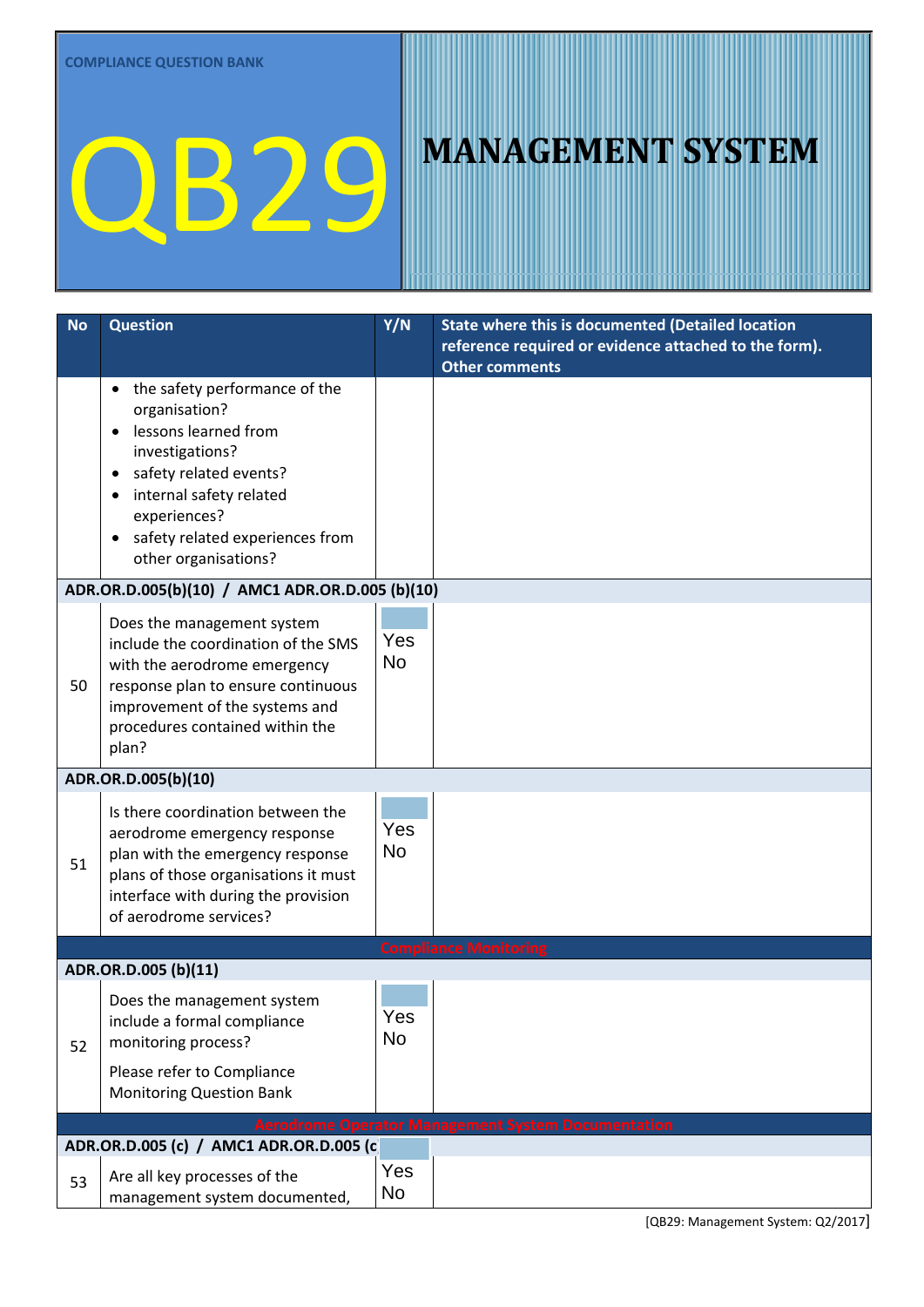| <b>No</b> | <b>Question</b>                                                                                                                                                                                                                                                                                                   | Y/N              | State where this is documented (Detailed location<br>reference required or evidence attached to the form).<br><b>Other comments</b> |
|-----------|-------------------------------------------------------------------------------------------------------------------------------------------------------------------------------------------------------------------------------------------------------------------------------------------------------------------|------------------|-------------------------------------------------------------------------------------------------------------------------------------|
|           | including a process for making<br>personnel aware of their<br>responsibilities, as well as its<br>amendment procedure?                                                                                                                                                                                            |                  |                                                                                                                                     |
|           | AMC1 ADR.OR.D.005 (c);(a)                                                                                                                                                                                                                                                                                         |                  |                                                                                                                                     |
| 54        | Does management system<br>documentation include a signed<br>statement by the accountable<br>manager (to confirm that the<br>aerodrome operator will<br>continuously work in accordance<br>with applicable requirements and<br>operators documentation)?                                                           | Yes<br><b>No</b> |                                                                                                                                     |
|           | AMC1 ADR.OR.D.005 (c);(b)                                                                                                                                                                                                                                                                                         |                  |                                                                                                                                     |
| 55        | Does management system<br>documentation include the<br>aerodrome operator's scope of<br>activities?                                                                                                                                                                                                               | Yes<br><b>No</b> |                                                                                                                                     |
|           | AMC1 ADR.OR.D.005 (c);(c)                                                                                                                                                                                                                                                                                         |                  |                                                                                                                                     |
|           | Does management system<br>documentation include the titles and<br>names of persons referred to in<br>ADR.OR.D.015 and AMC2<br>ADR.OR.D.005(b)(11) including:                                                                                                                                                      | Yes<br><b>No</b> |                                                                                                                                     |
| 56        | a) the accountable manager<br>b) the person responsible for<br>compliance monitoring<br>c) managers/supervisors<br>responsible for operational<br>services at the aerodrome<br>d) managers/supervisors<br>responsible for aerodrome<br>maintenance<br>e) persons responsible for the day<br>to day management and |                  |                                                                                                                                     |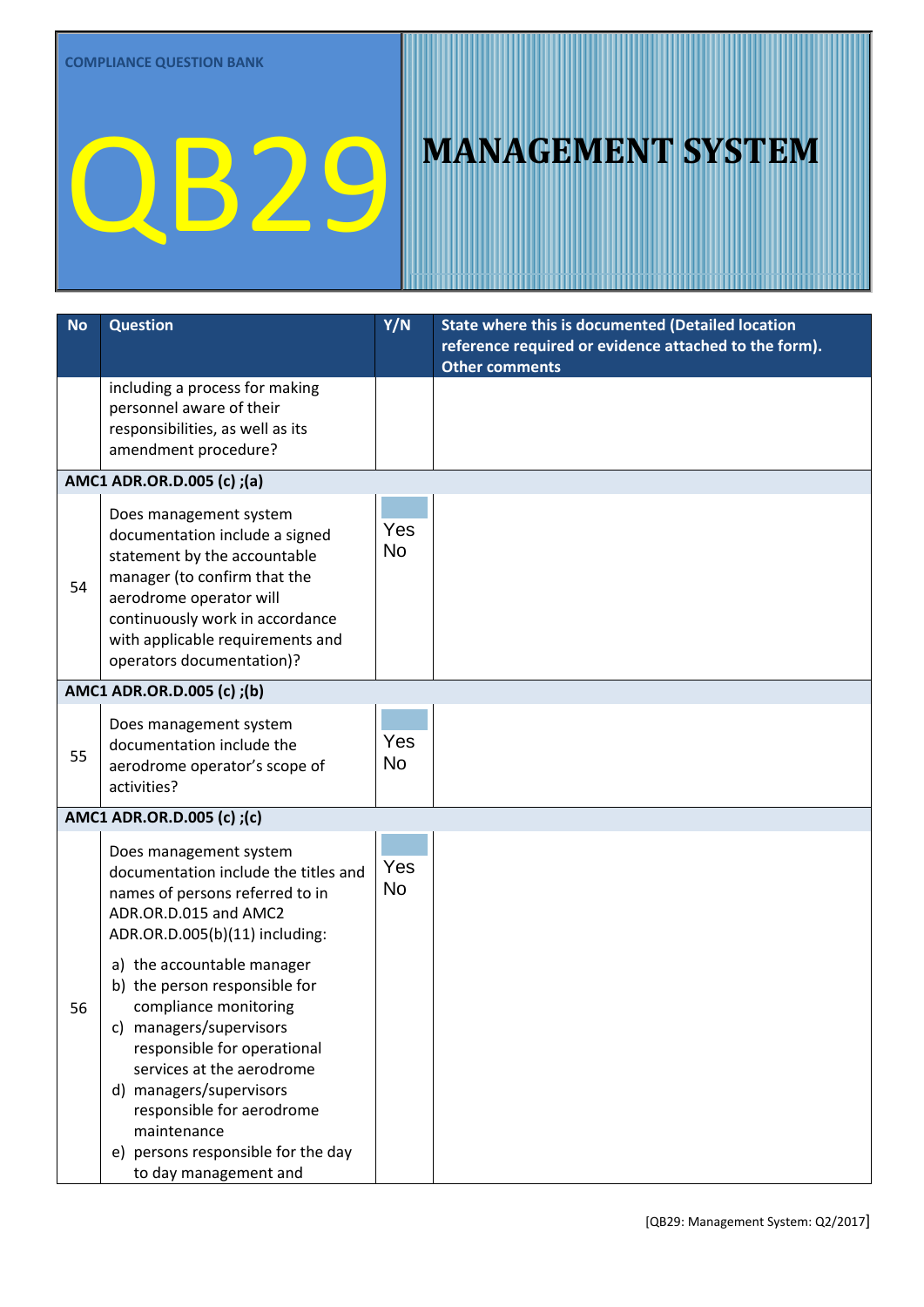| <b>No</b>                                          | <b>Question</b>                                                                                                                                                    | Y/N              | State where this is documented (Detailed location<br>reference required or evidence attached to the form).<br><b>Other comments</b> |  |  |
|----------------------------------------------------|--------------------------------------------------------------------------------------------------------------------------------------------------------------------|------------------|-------------------------------------------------------------------------------------------------------------------------------------|--|--|
|                                                    | maintenance of the SMS                                                                                                                                             |                  |                                                                                                                                     |  |  |
|                                                    | AMC1 ADR.OR.D.005 (c);(d)                                                                                                                                          |                  |                                                                                                                                     |  |  |
| 57                                                 | Does the management system<br>documentation include an<br>organisation chart that shows the<br>lines of responsibility between the<br>nominated persons?           | Yes<br><b>No</b> |                                                                                                                                     |  |  |
|                                                    | AMC1 ADR.OR.D.005 (c);(e)                                                                                                                                          |                  |                                                                                                                                     |  |  |
| 58                                                 | Does the management system<br>documentation include a general<br>description and location of the<br>facilities?                                                    | Yes<br><b>No</b> |                                                                                                                                     |  |  |
|                                                    | AMC1 ADR.OR.D.005 (c); (f)                                                                                                                                         |                  |                                                                                                                                     |  |  |
| 59                                                 | Does the management system<br>documentation include procedures<br>specifying how the aerodrome<br>operator ensures compliance with<br>the applicable requirements? | Yes<br><b>No</b> |                                                                                                                                     |  |  |
| AMC1 ADR.OR.D.005 (c);(g)                          |                                                                                                                                                                    |                  |                                                                                                                                     |  |  |
| 60                                                 | Does the management system<br>documentation include the<br>amendment procedure for the<br>management system<br>documentation?                                      | Yes<br><b>No</b> |                                                                                                                                     |  |  |
| AMC1 ADR.OR.D.005 (c);(h)                          |                                                                                                                                                                    |                  |                                                                                                                                     |  |  |
| 61                                                 | Does the management system<br>documentation include details of<br>SMS outputs?                                                                                     | Yes<br>No        |                                                                                                                                     |  |  |
| <b>Aerodrome Operator Safety Management Manual</b> |                                                                                                                                                                    |                  |                                                                                                                                     |  |  |
| 62                                                 | AMC2 ADR.OR.D.005 (c);(a)<br>Where safety management is set out<br>in a Safety Management Manual<br>(SMM) does it communicate the                                  | Yes<br>No        |                                                                                                                                     |  |  |